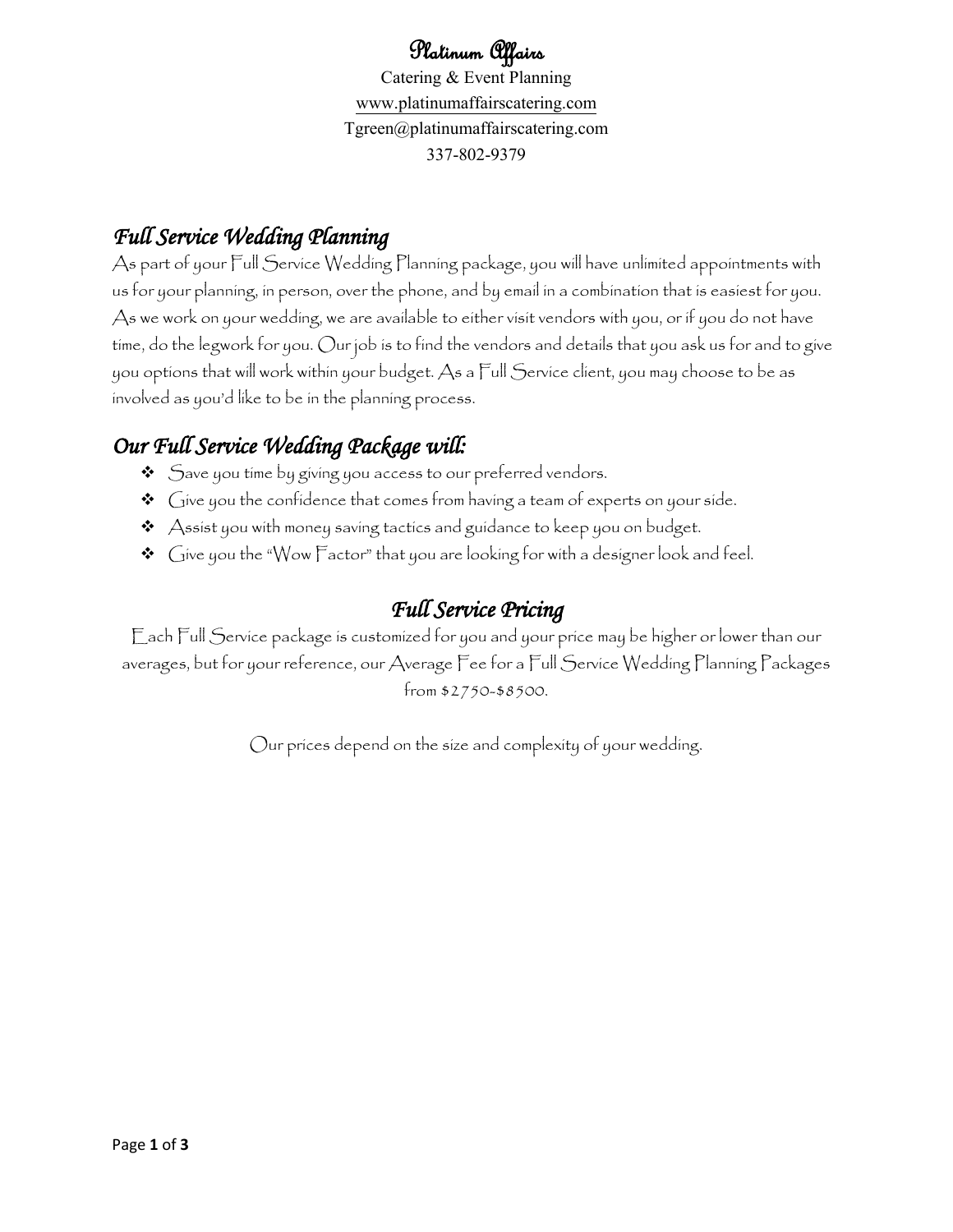### *Full Service Wedding Planning includes all of the following services:*

#### *Elite Design Services*

Color Selection, Theme Selection, Theme Coordination, Floral Design, Invitation and Favor Coordination and Design. We will research ideas and look at themes, colors, and moods that inspire you, Making sure bring you have that complete designer look on your budget!

#### *Lighting Design*

Exclusive Lighting Design for both your Ceremony and Reception based on your wishes. Lighting Design will set your day apart, and will complete your Elite Design Services Package.

#### *Budget Assistance*

We will review with you an overall budget plan, get the names and information for your vendors and anyone you have already agreed to work with, as well as put together a budgetary plan to enlist the services of any additional needed vendors.

#### *Vendor Selection*

We can help you with any or all of the following vendors: Wedding Ceremony and Reception Locations, Catering or Food and Beverage Packages, Table and Tent Rentals, Linen Rentals, Service Items Rentals, DJ or Entertainment Services, Wedding Officiant, Wedding Cakes, Bridal Gown and Bridesmaid apparel and accessories, Makeup and Hair Appointment Setting, and On-Site Vendor Consultations. During this meeting we will do a basic review of the services we have chosen and troubleshoot for anything else that needs to be taken care of.

#### *On-Call Phone and Email Access*

Platinum Affairs planners are always within reach via email or phone for your questions, concerns or just to chat about your ideas and get a second opinion.

## *Month Of Wedding Planning Services*

## *Included in your Full Service package:*

#### *Vendor Assistance:*

 $\bm{\hat{v}}$  "Get to Know You" phone meetings with all vendors 4 weeks, and again at 1 week prior to your Wedding Day to ensure details are finalized and to introduce us to your vendors. If any vendors need to be called additional times, we will call as many times as necessary. Starting one month before your wedding, you won't have to make any additional phone calls unless you would like to!